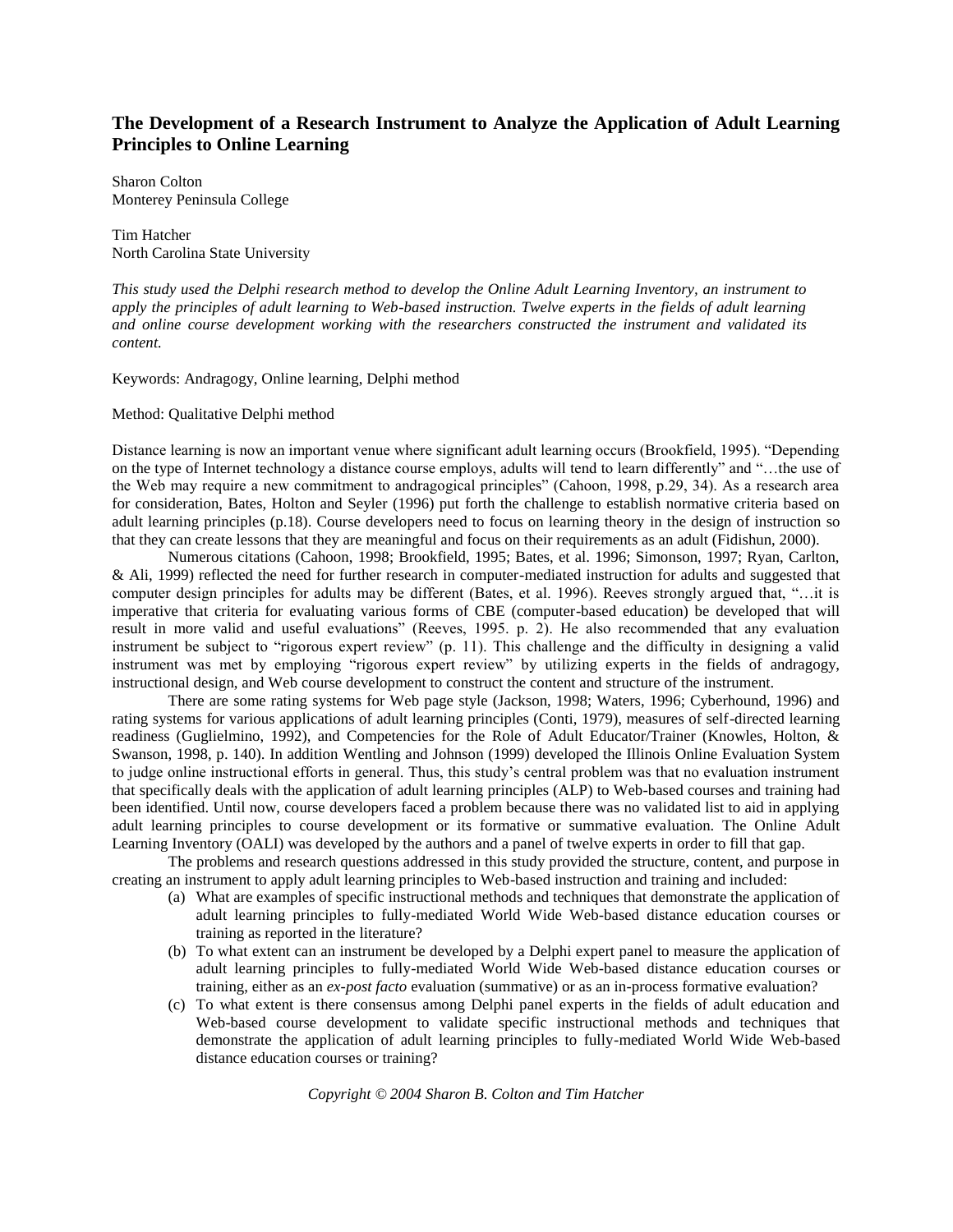The purpose of this study was to develop a validated instrument to help educators, trainers, researchers, and instructional designers evaluate and apply the use of adult learning principles to fully- mediated World Wide Web-based distance education courses. The theoretical framework of this study was based on a synthesis of andragory, instructional design theory, and adult development theory. The instrument constructed in this study provides an additional formative and/or summative evaluative tool to assess Web courses or to apply adult learning principles to course or training design. The instrument can be printed or downloaded from the following website: [http://www.mpc.edu/sharon\\_colton.](http://www.mpc.edu/sharon_colton)

# **Method**

This study was exploratory in that it relied on qualitative and quantitative consensus-building by a Delphi panel of experts to construct and validate content. The content in question was adult learning principles applied to fullymediated World Wide Web-based distance education courses. Research methods for validity included (a) a thorough review of the literature to construct an item pool of instructional methods and (b) Delphi expert panel consensus. The mean, mode, standard deviation, interquartile range, and skewness of the data were calculated from the voting procedures for determination of consensus. Evidence of reliability was indicated by the interrater reliability coefficient from a field test. In addition, a review of readability was conducted to improve the readability of the instrument and the Gunning Fog Index (1983) for readability was calculated.

There is a great deal of discussion in the literature concerning the principles of adult learning, particularly those principles described by Malcolm Knowles. The literature is rich in evidence of instructional methods for webbased courses but far fewer methods that applied principles of adult learning to Web-based instruction. Of those methods, some were supported by research and others were developed in the conceptual literature. However, in the literature there was no validated list of instructional methods that apply specific adult learning principles to fullymediated World Wide Web courses or training. There was a gap to where the instrument could not be fully constructed just from the information in the literature.

#### *Participants*

The Delphi panel members were rigorously chosen in accordance with established criteria and represented excellence in the fields of adult and distance learning as well as instructional design. Each panel member had prior working knowledge of adult learning principles and had experience with developing and/or teaching a Web-based course or training program, or involvement in distance education programs. Potential panel members were selected from the literature based on the number and quality of their publications or experience in the field, particularly during the past nine years, a time when Web-based distance learning became feasible. Each potential panel member was rated as to their perceived usefulness to the study based on their specific area of expertise. Fifteen potential panel members were invited to participate with twelve agreeing to participate. Turoff and Hiltz (1995) suggested ten participants to be the minimum. They were asked to sign a consent form prior to participation and give consent for their names to be published in the completed research.

After completion of the Delphi process and an agreed-upon instrument was drafted, a field test was conducted to give an indication of the reliability of the instrument. An invitation was sent to all online course developers or course evaluators at a West Coast community college to participate in a field test and tutorial on the principles of adult learning. Fourteen of the faculty members agreed to participate and signed letters of informed consent. They were recruited to use the draft instrument to evaluate a specified instructional Web site. Results of the field test were computed to indicate reliability.

#### *Apparatus*

Computer-based, primarily mainframe-based, Delphi procedures have been used since the 1970s (Turoff & Hiltz, 1995). Today, however, the technology is available to conduct an anonymous asynchronous threaded discussion easily on the Web "…where the merger of the Delphi process and the computer presents a unique opportunity for dealing with situations of unusual complexity" (Turoff & Hiltz, 1995 p.9). Research indicates this combination opens the possibility for greater performance from the Delphi panel of experts than could be achieved from any individual, something that rarely happens in face-to-face groups (Turoff & Hiltz, 1995, p.8, p.11).

A website was constructed that consisted of a homepage that was referred to as the "Welcome" page, assignments, calendar, and threaded discussion forum with attached documents. In addition, the researcher had access to a user analysis of the discussion on the Web site. Documents were attached to the discussion forum that included draft instruments, text of previous discussions, and voting forms. The welcome page included the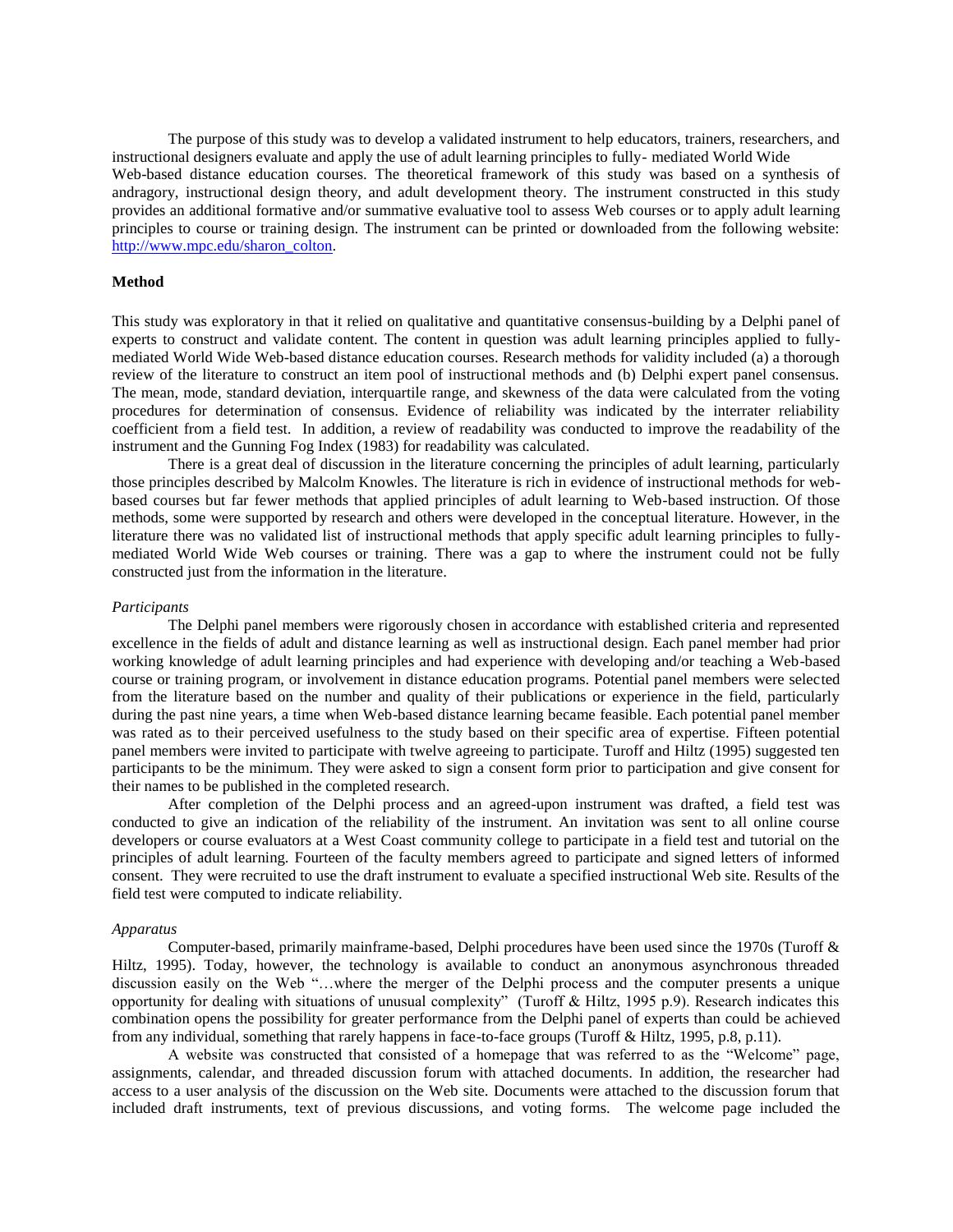following internal links: the topic, a short explanation of the Delphi method, and short biographies of the researchers. The voting form when completed by a Delphi expert panel member was automatically e-mailed to the researcher. The penname of the expert was included in the voting form.

# *Procedure*

The following figure (Figure 1:Diagram of the methods) gives a display of the overall methods used in this study (Miles & Huberman, 1994). The review of literature, as shown below, provides the structure for, and was key to, the remaining research methods.





The overall research process commenced with a review of the literature. Preliminary content was collected for the instrument using established quality filters, criteria for selecting the expert panel were established, and appropriate and established research methods were selected. The principles of adult learning were reviewed, as were web-based instructional methods with. Selection criteria for panel members were based on a review of the literature, potential panel members were selected based on the criteria.

Members of a mid-western university and college staff were asked to review the preliminary draft instrument for appropriate wording and ease of understanding. Revision was made to the wording based on their suggestions.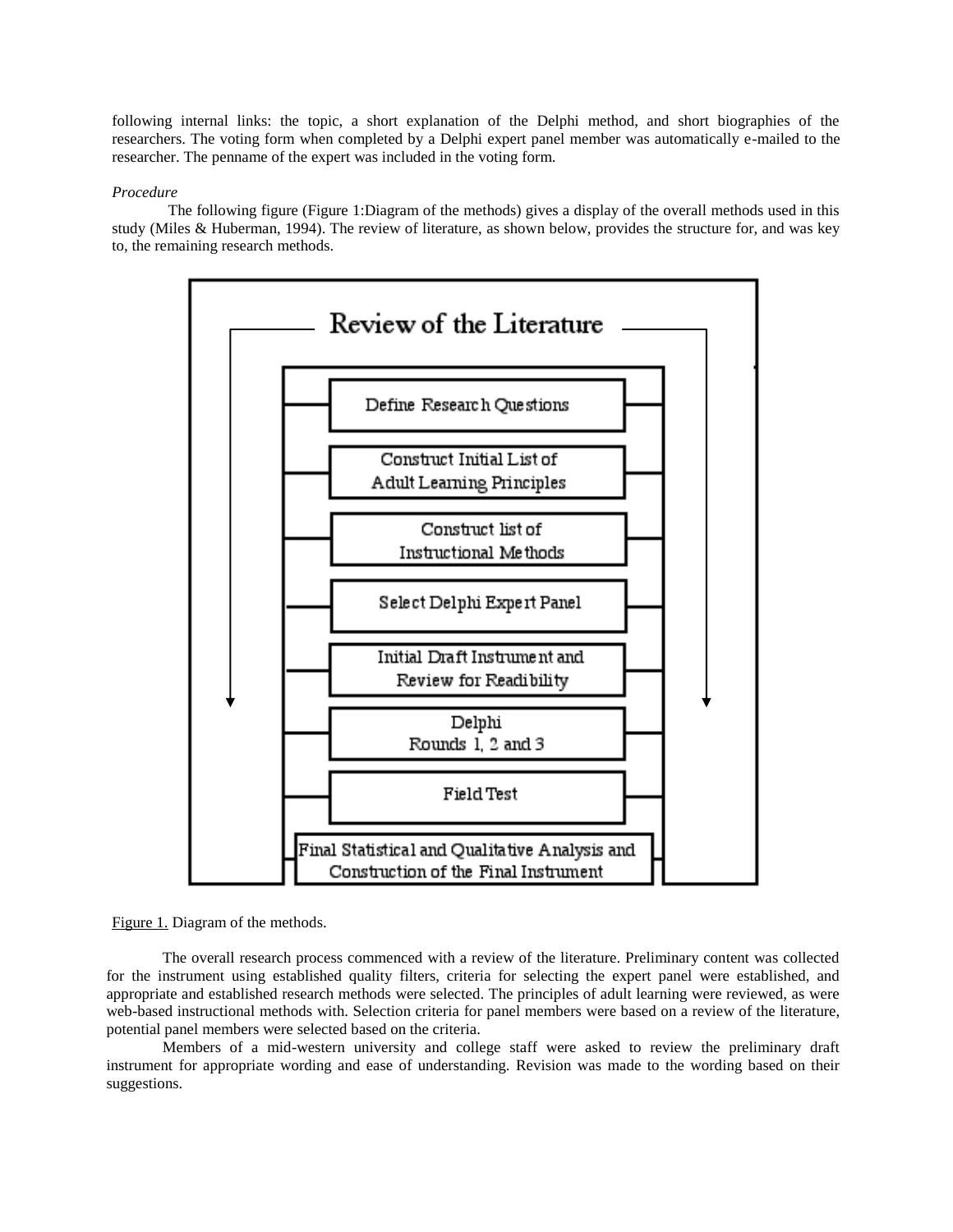Set-up of the discussion forum: The discussion forum was set up on a Web site with the latest revision of the instrument and other data attached to the site. Pen names for anonymity and passwords were selected for the participants.

Round one of the Delphi procedure was the establishment of adult learning principles by discussion and vote for possible consensus. The experts were given a draft instrument with adult learning principles, as derived from the literature, and were asked if the principles and structure of the instrument were relevant to online learning or needed to be revised. They were asked to keep in mind that this list of principles in its final form will serve as the structure of the instrument. Prior to voting, the list of adult learning principles was revised based on suggestions by the expert panel. Voting ended the round. Results of round one were displayed on the discussion forum. Mean, median, mode, standard deviation, and interquartile range were calculated. Based on the suggestions and a statistical analysis of the vote, the instrument and its structure and sequence of adult learning principles were again revised.

Round two of the Delphi was the establishing and sorting of an item pool completed by a vote. Expert panel members were asked to list one or more instructional methods that apply to an agreed-upon adult learning principle to Web instruction or training for adults. Results of the listing of instructional methods were displayed on the discussion forum. Discussion followed and a vote was conducted on the large item pool or list of instructional methods, which apply the various adult learning principles to Web courses, using a Likert scale of 1 to 4. (1 - does not apply, 2 - moderately applies but not strongly enough to use in the instrument, 3 - applies enough to be included in the instrument, and 4 - outstanding application and definitely to include in the instrument). Descriptive statistics were calculated, e.g., mean, median, mode, standard deviation, skewness index, interquartile range, and rank to indicate consensus. Edits were made by the researcher to the list of instructional methods based on the results of the vote, comments on the voting ballot, correspondence, and references from the literature where necessary.

Round three of the Delphi was a follow up discussion and a second vote on the revised list of instructional items either to include in the instrument or consider for elimination. Statistics were calculated as before. Items not having reached consensus to be included in the instrument were eliminated from the final instrument. Additional edits were made to the list of instructional methods based on the comments of the expert panel.

A field test was conducted using fourteen community college faculty who had knowledge of Web course development and/or evaluation. Comments by the participants related to the draft instrument were recorded. Results were analyzed for an indication of inter-rater reliability using standard correlation procedures for estimating agreement corrected for chance. The inter-rater reliability statistic gave an indication of the reliability and consistency of the instrument. Participant comments and results of the analysis were used for the final revisions of the instrument. The Gunning FOG Index (1983) was then computed for an indication of the reading level.

#### **Results**

Quantitative data were obtained from the voting process of the Delphi expert panel and from the field test of the instrument. Qualitative data consisted of theory and excerpts from the literature and over 100 pages of discussion by the expert panel members along with additional personal correspondence from individual panel members.

Table 1 is a summary of the content validity results for the instructional items in each section of the instrument. "Mean" is the range of the means calculated for each item in the section. "St Dev" is the range of the standard deviations in the section. "IQR" is the interquartile range of each item in the section. A Likert scale of 1 to 4 was used (1 - does not apply, 2 - moderately applies but not strongly enough to use in the instrument, 3 - applies enough to be included in the instrument, and 4 - outstanding application and definitely to include in the instrument). All final content items on the instrument were validated by the expert panel.

| 14010101000110011001101010 |               |                       |               |                     |  |
|----------------------------|---------------|-----------------------|---------------|---------------------|--|
| <b>Section</b>             | Mean (range)  | <b>St Dev</b> (range) | $IQR$ (range) | <b>Final Status</b> |  |
| Section A                  | $3.11 - 3.67$ | $0.71 - 1.05$         | $0-1$         | Consensus           |  |
| <b>Section B</b>           | 3.11-3.78     | $0.53 - 1.05$         | $0-1$         | Consensus           |  |
| Section C                  | $3.11 - 3.56$ | $0.73 - 1.13$         | $0-1$         | Consensus           |  |
| Section D                  | 3.22-3.78     | $0.76 - 1.13$         | $0-1$         | Consensus           |  |
| Section E                  | 3.38-3.50     | $0.52 - 0.74$         |               | Consensus           |  |
| Section F                  | 3.11-3.67     | $1.00 - 1.30$         | $0-1$         | Consensus           |  |
| Section G                  | 3.11-3.89     | $0.44 - 1.13$         | $0 - 1$       | Consensus           |  |

Table 1. Content validity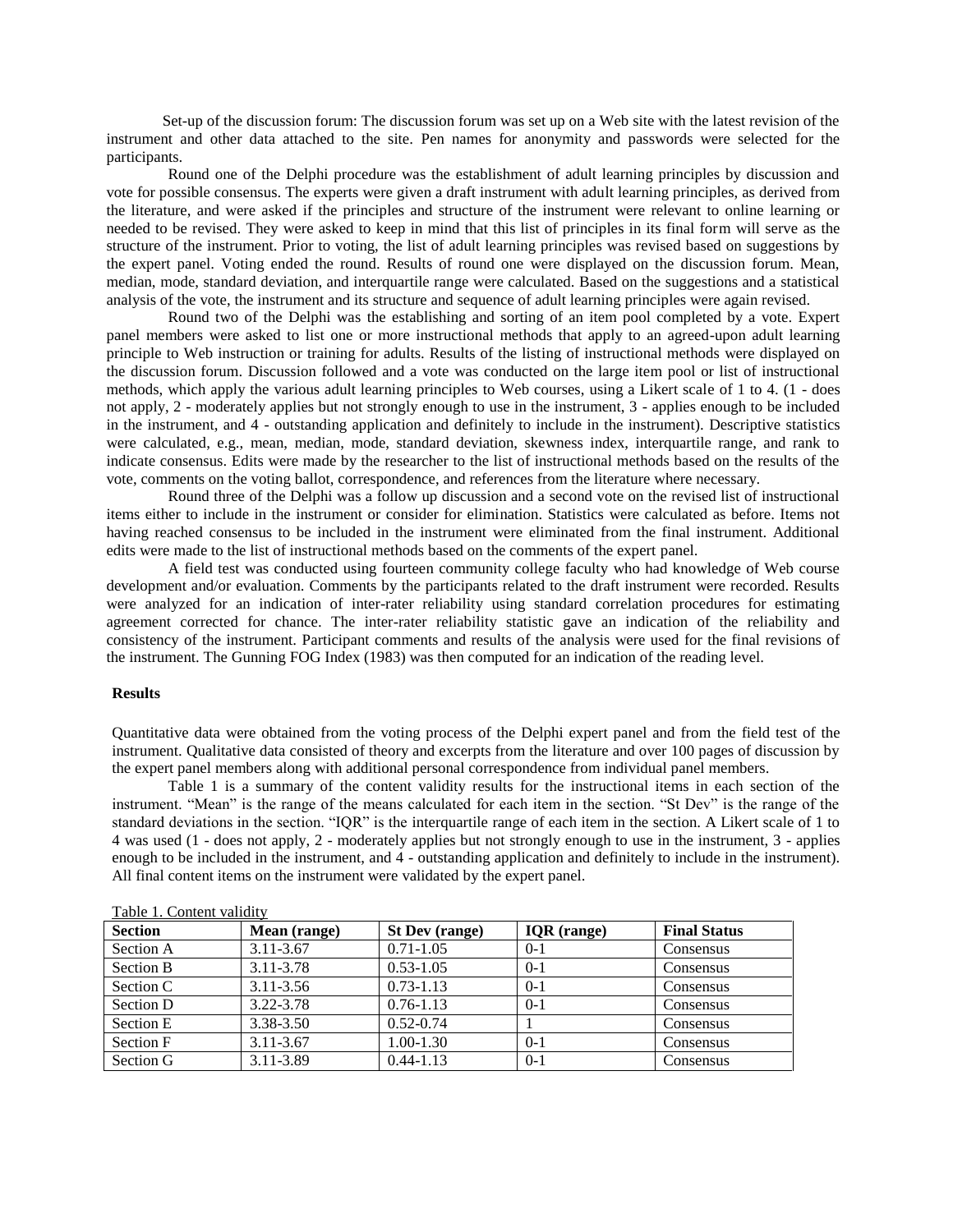After the Delphi was complete, a field test was completed with 14 faculty participants who evaluated an online (WebCT) college course using the instrument. The average measure intraclass correlation that is essentially the same as the Cronbach alpha internal consistency reliability coefficient was computed. The expected range is from zero to 1.0. The correlation figures of from .8018 to .9360 indicated moderate to high reliability. The results are summarized in the following table (Table 2. Indication of reliability):

| Taon 2. Indication of Tenability |                                                      |  |  |
|----------------------------------|------------------------------------------------------|--|--|
| <b>Section</b>                   | Average measure intraclass correlation $(r_{\rm H})$ |  |  |
| Section A                        | .9360                                                |  |  |
| <b>Section B</b>                 | .8018                                                |  |  |
| Section C                        | .9112                                                |  |  |
| Section D                        | .9112                                                |  |  |
| Section E                        | .9360                                                |  |  |
| Section F                        | .9112                                                |  |  |
| Section G                        | .9360                                                |  |  |
|                                  |                                                      |  |  |

Table 2. Indication of reliability

To determine the reading level of the instrument, the Gunning FOG Index for each section was calculated as follows in Table 3:

| Table 5. Outfilling TOO HIGHA |                                        |  |  |  |
|-------------------------------|----------------------------------------|--|--|--|
| <b>Section</b>                | <b>Gunning FOG Index (Grade Level)</b> |  |  |  |
| Section A                     | 11.2                                   |  |  |  |
| <b>Section B</b>              | 11.6                                   |  |  |  |
| Section C                     | 12.2.                                  |  |  |  |
| Section D                     | 16.8                                   |  |  |  |
| Section E                     | 12.7                                   |  |  |  |
| Section F                     | 18                                     |  |  |  |
| Section G                     | 11.3                                   |  |  |  |
|                               |                                        |  |  |  |

Table 3. Gunning FOG Index

The reading level or grade levels of items range from high school to graduate school.

The list of adult learning principles edited for applicability to Web-based courses or training was approved by the expert panel. All 43 instructional items in the final instrument received a mean score of 3.11 to 3.89, all with an interquartile range of 0 or 1. The criterion for consensus to include an item in the instrument was a mean of 3.0 or higher and an interquartile range no greater than 1. All 43 final items met the criteria for consensus. See Table 4 for a summary of the results of instructional methods by each ALP.

The Online Adult Learning Inventory is content valid based on the Delphi techniques summarized here. The average measure intraclass correlation results gave moderate to high positive values that communicated that the raters were seeing the same thing when they applied the instrument to the distance education course they evaluated, an indication of a moderate to high level of reliability. The final instrument as validated by the expert panel is available on the following Website in PDF format: http://www.mpc.edu/sharon\_colton.

| <b>Adult principle</b>          | Number of methods   | <b>Select examples</b>                           |
|---------------------------------|---------------------|--------------------------------------------------|
|                                 | found in literature |                                                  |
| Learner's need to know          | 24                  | Orientation session; self-evaluation; record-    |
|                                 |                     | keeping to track progress                        |
| Readiness to learn              |                     | Models; counseling; tasks<br>related<br>tΩ       |
|                                 |                     | developmental stages;                            |
| Self-concept of the learner     | 17                  | Computer conferences; self-directed learning;    |
|                                 |                     | no competition; share in evaluation; mutual      |
|                                 |                     | inquiry                                          |
| Prior experience of the learner | 35                  | discussion; case method;<br>projects;<br>Group   |
|                                 |                     | meaningful problems; context of everyday life;   |
|                                 |                     | simulations; peer helping; debates; role playing |

Table 4. Tabulation of instructional methods by APL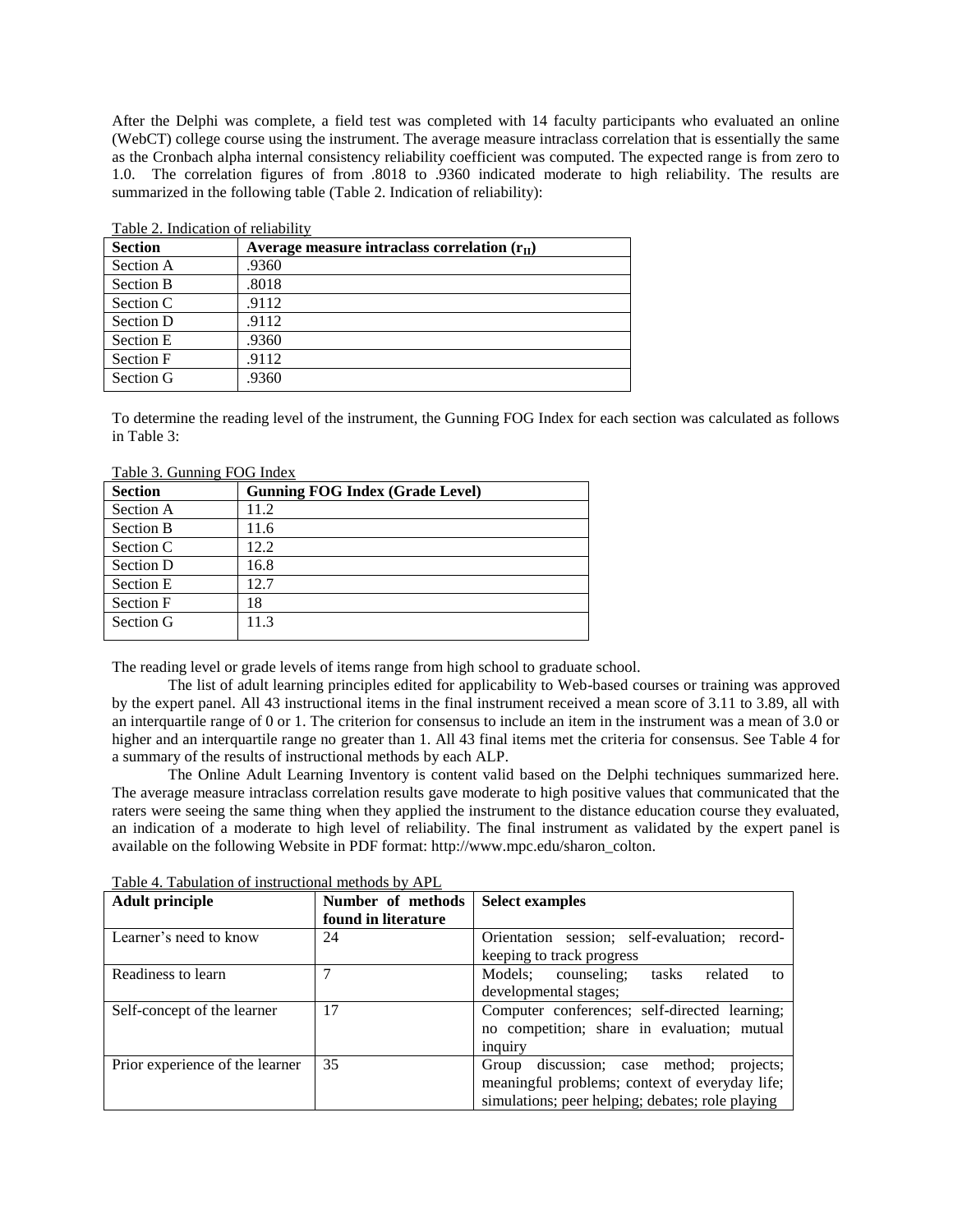| Orientation to learning        | 5  | Problem-solving exercises;<br>threaded          |
|--------------------------------|----|-------------------------------------------------|
|                                |    | discussions; class calendar                     |
| Motivation to learning         | 14 | Activities that promote development of positive |
|                                |    | self-concept; deal with time constraints;       |
|                                |    | respectful climate;<br>stimulating<br>tasks:    |
|                                |    | enthusiastic atmosphere                         |
| Goals and purposes of learning | 1  | Develop goals during orientation                |
| Unassigned Web methods         | 54 | Create learning community; shared process of    |
|                                |    | constructing meaning; telementoring;            |
|                                |    | teleapprenticeships; peer tutoring; Delphi      |
|                                |    | process for planning and assessment; writing as |
|                                |    | it demand greater reflection than speaking;     |
|                                |    | Immediate feedback on quizzes and being         |
|                                |    | allowed to take them over again; Advanced       |
|                                |    | organizer with a review of the previous lesson  |
|                                |    | and a description of the current lesson         |

### **Discussion**

This exploratory study added a validated tool, the Online Adult Learning Inventory, for the evaluation of Web courses or training in the workplace to promote excellence in adult learning. Dubois (1997) describes the impact of the Information Age on education where "the majority of higher education students will be at least 25 years old and where lifelong learning will be ubiquitous" (p. 2). Businesses can also apply this tool to adult training and educational courses delivered at a distance by the World Wide Web, a mode that is becoming increasingly common (Brown, 1999). To date, no other instruments have been developed specifically for fully-mediated World Wide Web courses or training to apply adult learning principles to the instruction.

### *Strengths of the Research*

The final design of the instrument, the Online Adult Learning Inventory (http://www.mpc.edu/sharon\_colton), has both edited principles of adult learning appropriate to online courses and training and practical lists of instructional methods that apply the adult learning principles to the development or evaluation of online courses. The completed OALI has only seven subscales and 43 instructional items. The following is an example item from the OALI:

D. *Because of their prior experiences, adults tend to develop mental habits and biases and may need to reassess their beliefs in order to adopt alternate ways of thinking.*

*1. Orientation activities are provided at the beginning of the course that allow learners to develop the skills necessary to complete the course (e.g., "introduce yourself to the discussion forum," "send me an e-mail saying you were able to log on").* 

The merging of these two constructs offers an innovative and practical tool to address the critical need for online learning to adhere to sound adult learning principles. The two parts of the instrument serve secondarily as an educational tool for students, trainers, and educators, as a review of how adults learn differently from traditional college age youth.

Also, the Web-based method was a rigorous and highly innovative approach to instrument development and validity that included a threaded discussion forum, and yielded rich data that may not have been garnered through a traditional paper-based Delphi process. This may have resulted in a stronger degree of validation by the expert panel. In addition, the Delphi technique was deemed the most appropriate method due to the developmental, exploratory and contemporary nature of the research.

#### *Limitations of the Research*

The principle barrier to designing an instrument for measuring adult learning principles in web-based environments is the high level of difficulty in establishing its validity and reliability. To overcome this barrier, this study utilized experts in andragogy and Web course development to develop the instrument. However, the Delphi panel, although recognized experts in andragogy and Web course design, did not include all experts in these fields.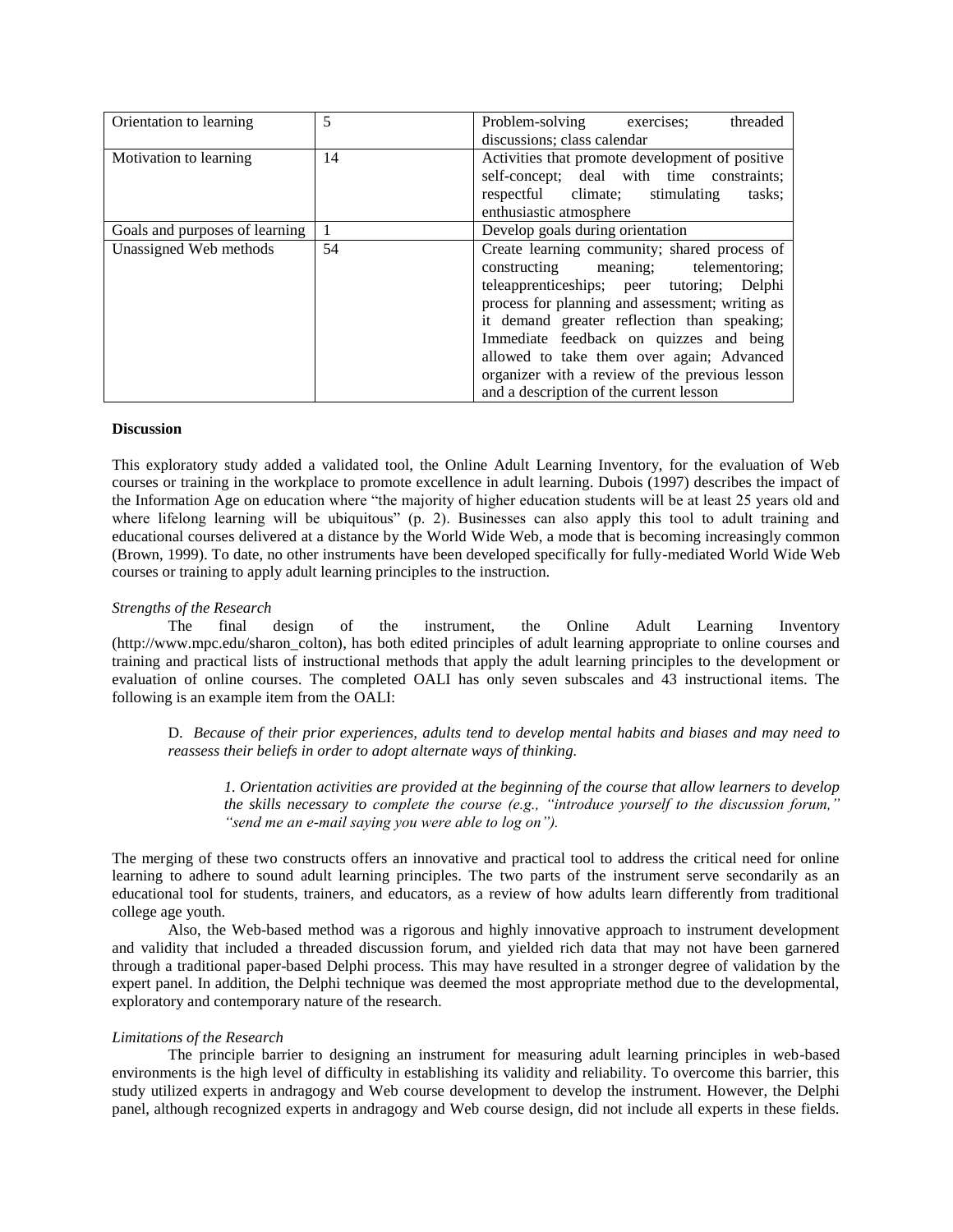Also, the field test was conducted on a relatively small sample of the potential audience, thus only an indication of reliability could be estimated.

#### *Implications for HRD Research and Practice*

The Online Adult Learning Inventory, as developed in this study, is new to the field of training, adult learning, distance education, and instructional design. Future Web course or training developers can use the instrument to construct online learning that is more appropriate to the needs of adult learners and to evaluate and improve the online learning environment for their adult learners. It answers the need expressed by Cahoon (1998) in *Adult Learning and the Internet* to develop a checklist for guidelines for web-based course development and evaluation. Bates, et al. (1996) put forth the challenge to establish normative criteria based on adult learning principles. Prior to this study, no evaluation instrument that specifically dealt with the application of adult learning principles to Web-based courses had been identified. The instrument will enable course developers and trainers to apply principles of andragogy, or adult learning principles, to the instructional design of a Web-based course. Human resources training designers and adult educators can use the instrument to apply the principles of adult learning or andragogy to their work in developing instruction or training that meet the learning needs of their adult audiences. For students of instructional design or adult education, the instrument also serves as a tutorial in describing the principles of adult learning and in selecting instructional methods that apply these principles to Webbased course development.

The Web-based Delphi process used for this study is also new to the field of research design. This study demonstrated the power of technology in enhancing a classic Delphi research process, in facilitating discussion among participants separated by time and place, and providing a venue for voting, all while preserving the anonymity of the participants. It yielded rich qualitative and rigorous quantitative data resulting in a content validated instrument, possibly resulting in a more in-depth content validation, applicable to educational, business, industrial, and government research as well as bringing the tenets of andragogy into the  $21<sup>st</sup>$  century.

### **References**

Bates, R. A., Holton III, E. F., & Seyler, D. L. (1996). Principles of CBI design and the adult learner: The need for further research. *Performance Improvement Quarterly, 9*(2), 3-24.

Brookfield, S. D. (1995). Adult learning: An overview. In A. Tuinjman (Ed.), *International Encyclopedia of Education.* Oxford: Pergamon Press.

Brown, K. G. (1999). *Individual differences in choice during learning: The influence of learner goals and attitudes in Web-based training.* Unpublished Dissertation, Michigan State University, Lansing, MI.

Cahoon, B. (1998). *Adult learning and the Internet.* (78). San Francisco: Jossey-Bass.

Conti, G. J. (1979). *Principles of adult learning scale.* Paper presented at the Adult Education Research Conference, Ann Arbor, University of Michigan.

Cyberhound. (1996). *Cyberhound rating system.* Available: [http://www.cyberhound.com.](http://www.cyberhound.com/)

Dubois, J. H. (1997). Going the distance: Beyond conventional course delivery and curriculum innovations. *The Agenda.* PBS Adult Learning Service (Fall/Winter). Available: http://www.pbs.org/als/agenda.

Fidishun, D. (2000, February). *Andragogy and technology: Integrating adult learning theory as we teach with technology.* Paper presented at the Instructional Technology Conference, Pennsylvania.

Guglielmino, L. M. (1981). *Development of the self-directed learning readiness scale*. Doctoral dissertation, University of Georgia. Dissertation Abstracts International, 38, 6467A.

Gunning Fog Index. (1983). Indiana State University, Available: [http://isu.i](http://isu/)ndstate.edu/nelsons/asbe336/fog-index.htm.

Jackson, L. S. (1998). *Developing and validating an instrument to analyze the legibility of a web page based upon style and color combinations.* Unpublished Dissertation, George Washington University, Washington, DC.

Knowles, M. S., Holton III, E. F., & Swanson, R. A. (1998). *The adult learner, Fifth edition.* Houston, TX: Gulf Publishing Company.

Miles, M. B. & Huberman, A. M. (1994). *Qualitative data analysis, second edition*. Thousand Oaks: Sage Publications.

Reeves, T. (1995). *Evaluating what really matters in computer-based education.* [April/11/00]. Available: [http://www.e](http://www/)ducationau.edu.au/archives/cp/reeves.htm

Ryan, M., Carlton, K. H., & Ali, N. A. (1999). Evaluation of traditional classroom teaching methods versus course delivery via the World Wide Web. *Journal of Nursing Education, 38(6), 272-277.*